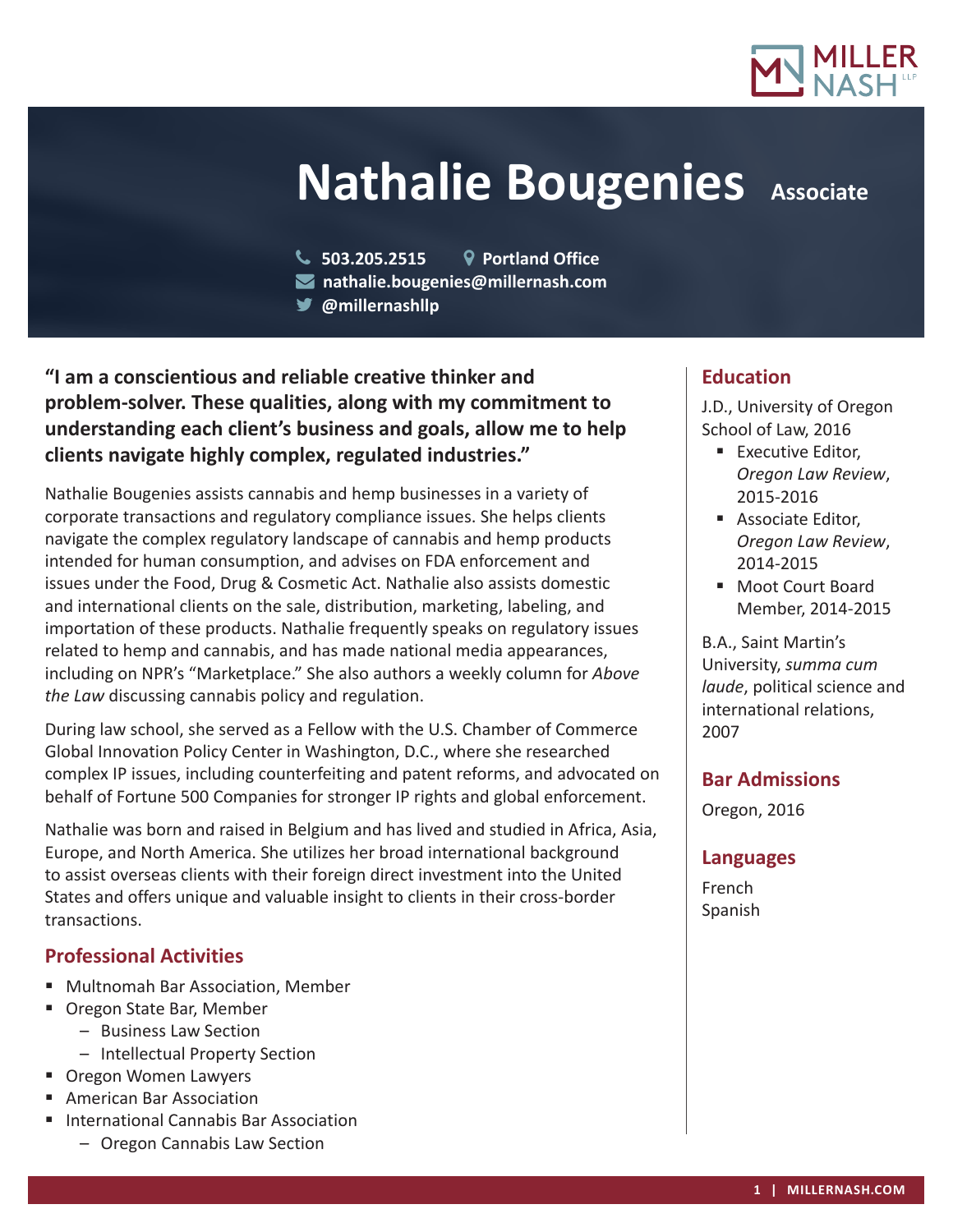

# **Civic Activities**

■ Lane County Legal Aid & Advocacy Center, 2011-2012

# **Representative Experience**

## **Cannabis — Regulatory**

- Advise clients on the regulatory framework and legality of manufacturing, selling, and marketing hemp-derived products in the U.S. and overseas.
- Provide guidance to cannabis companies in reviewing their marketing tools, including websites, product labels and descriptions, and social media platforms, to ensure compliance with state laws and potential U.S. Food & Drug Administration and U.S. Federal Trade Commission compliance issues.
- Assist cannabis clients with license application and regulatory compliance.

#### **Cannabis — Ancillary Businesses**

**Provide guidance to financial institutions offering services to cannabis-related businesses, including drafting** of internal policies and procedures and that of cannabis-specific customer agreements and other related documents.

#### **Corporate Transactions**

- Structure, negotiate, and draft a wide range of transactional documents, such as governance documents, purchase and sale agreements, white label agreements, and licensing agreements.
- Represent businesses as buyers and sellers in negotiating and drafting merger and acquisition transactional documents and managing closings.

#### **Publications**

- "What's Up with Pet CBD?" *Cannabis Business Times* (May 2022)
- "What Does the Ninth Circuit's Ruling on the Legality of Delta-8 THC Mean for the Industry?" *Above the Law* (May 2022)
- "How Many More Warning Letters Will the FDA Issue before Promulgating Meaningful Regulations?" Above the *Law* (May 2022)
- "Did the DEA Seed Letter Abolish the 'Source Rule'?" *Above the Law* (Apr. 2022)
- "FDA Warning Letters Are Pearls of Wisdom," *Above the Law* (Apr. 2022)
- "Congress Understands the Need to Regulate CBD," *Above the Law* (Mar. 2022)
- "The Hemp Advancement Act: A Good or a Bad Omen for the Hemp Industry?" *Above the Law* (Mar. 2022)
- "Are States Crossing the Lines?" *Above the Law* (Feb. 2022)
- "Cannabis Taxpayers, the IRS Is Here to Help (Seriously!)" *Above the Law* (Jan. 2022)
- "Why Cannabis Companies Should Care about Their Online Accessibility," *Above the Law* (Dec. 2021)
- "The DEA Declares Delta-8 THC Is Not a Controlled Substance... But Does It?" *Above the Law* (Nov. 2021)
- "Brand Influencers: A Lucrative, Yet Risky Marketing Strategy for Cannabis Companies," *Above the Law* (Nov. 2021)
- "Hemp-Derived Products: The Law Does Not Stop at Labeling Requirements," *Above the Law* (Oct. 2021)
- "California Finally Jumps on the CBD Bandwagon," *Above the Law* (Sept. 2021)
- "Stop Censoring CBD," *Above the Law* (Aug. 2021)
- "The 'THC In Milligrams' Limit: A New Approach to Regulating Hemp Products," *Above the Law* (Aug. 2021)
- "I Took a Delta-8 Gummy Before Going on a Run, Things Got Weird—Really Weird," *Refinery29*, quoted (Aug. 2021)
- "The Unveiling of the CAOA: How the Senate Proposes to Regulate Marijuana," *Above the Law* (July 2021)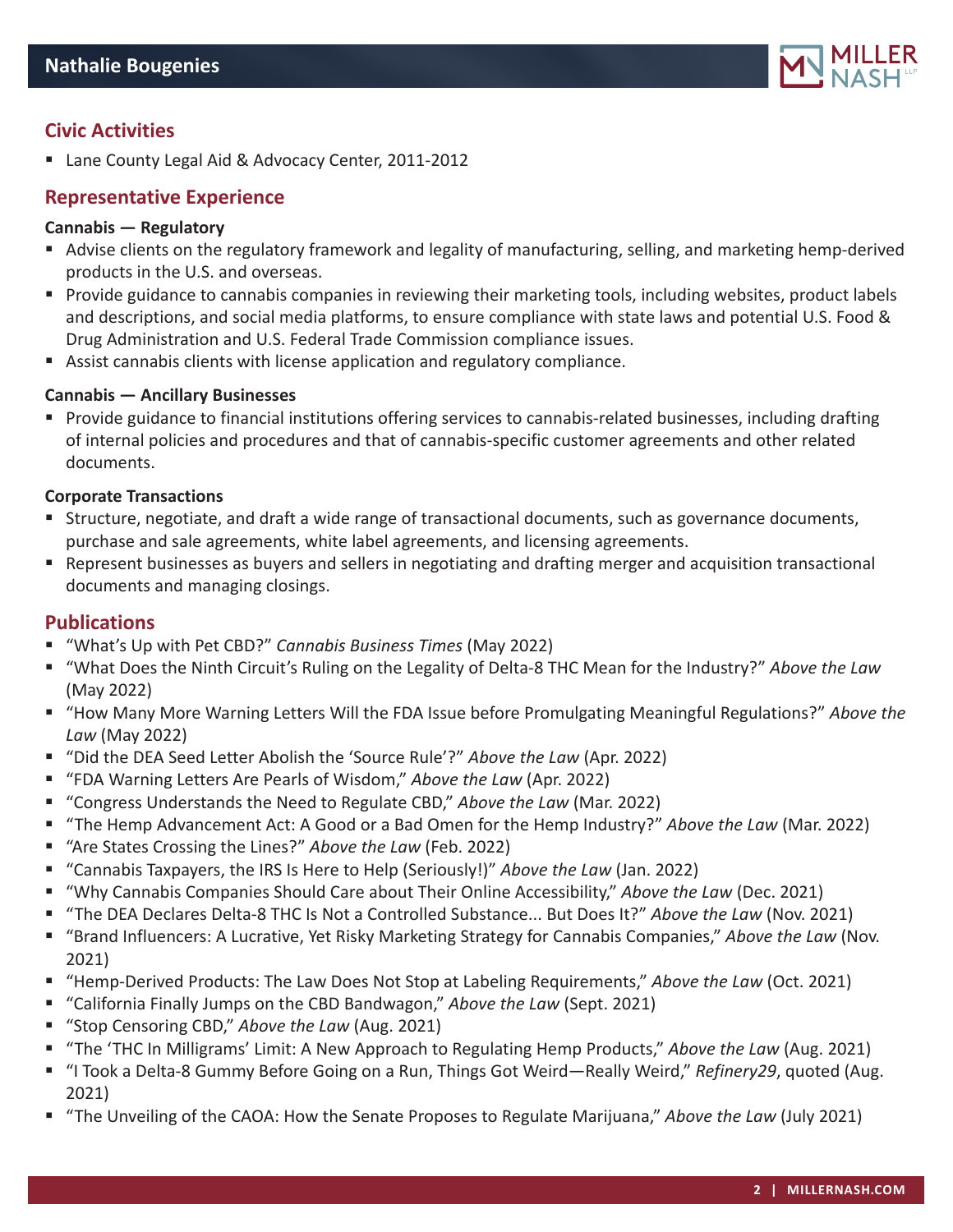

- "Will Sha'Carri Richardson's Suspension Help Marijuana Legalization over the Finish Line? *Above the Law* (July 2021)
- "House Appropriations Committee Seeks Clarity on 0.3% THC Rule in Hemp Industry," *Cannabis Business Times*, quoted (July 2021)
- "Hemp Industries Association Urges Regulation, Not Prohibition, of Delta-8 THC," *Above the Law* (June 2021)
- "Is 2021 the Year Marijuana Becomes Federally Legal? Probably Not." *Above the Law* (June 2021)
- "How California Sneakily Banned CBD Cosmetics," *Above the Law* (June 2021)
- "Some Pa. Stores Sell Delta-8 THC, Which Promises a Weed-Like High. Is it Legal?" *The Times*, quoted (Feb. 2021)
- "One Last Chance to Fix DEA's Controversial Hemp Rule," *The Leaf Online*, quoted (Sept. 2020)
- "CBD and Hemp Industry Threatened by New DEA Rule," *Vaping360*, quoted (Aug. 2020)
- "Devil in the Details: Hemp Contracts Crucial as Litigation Jumps," *AgWeb*, quoted (Nov. 2019)
- "Hemp Pitfalls and Promise: Alarm Sounded by Midwest Grower," *AgWeb*, quoted (Sept. 2019)
- "Is Flying with CBD Legal? The Answer Is Far More Complicated than You'd Think," *Mic*, quoted (May 2019)
- "The Untold Story of Patents and Innovation," U.S. Chamber of Commerce, *Above the Fold*, coauthor (Apr. 2016)

## **Presentations**

- "Opportunities at the Intersection of Hemp and Marijuana," CWCBExpo (Nov. 2021)
- "CBD and Social Media: Using Brand Protection PR™ to Avoid Pitfalls," Move the Stairs, podcast (Oct. 2021)
- "Law Panel: Our Future: The Legal Landscape of the CBD Industry," USA CBD Expo (June 2021)
- "Distributor Requirements for Hemp and Dietary Supplements: Pitfalls to Avoid," Asa Waldstein, Regulatory Education Series (June 2021)
- "California Cannabis and Hemp Business Considerations," The Seminar Group (Apr. 2021)
- "CBD Considerations in the Pacific Northwest," The Seminar Group (Mar. 2021)
- "2nd Annual Food Label Claims: Risk Management & Substantiation Conference," Q1 Productions (Dec. 2020)
- "Hemp & CBD Track: The Regulatory Framework of Hemp CBD Products: Can't We All Just Get Along?" Marijuana Law Conference (Nov. 2020)
- "Cannabis E-Commerce: Legal and Regulatory Problems and Solutions for Online Marketing and Sales," Lawline (Nov. 2020)
- "Hemp + CBD Q&A," CBDx Retail Virtual Event (Oct. 2020)
- "FDCA and the FDA's Position on CBD," The Pennsylvania Bar Institute's Medical Marijuana and Hemp Law Symposium (Sept. 2020)
- "How to Navigate the Marketing Landscape of Hemp-Derived CBD Foods and Dietary Supplements," Q1 Productions (Aug. 2020)
- "How to Market & Sell CBD Products Online," ASD Market Week (June 2020)
- "Regulation of non-THC Cannabinoids," JD Supra: The Cannabis Law Sessions (June 2020)
- "Year End Spectacular Double Episode—Part One," Lancaster Farming Podcast (Dec. 2019)
- "The Business of Marijuana in Oregon," The Seminar Group (May 2019)
- "Cities and States Are Confused About Whether CBD Products Are Legal," *Marketplace*, podcast appearance (Mar. 2019)
- "Industrial Hemp Podcast: Episode 9," Lancaster Farming Podcast (Oct. 2018)